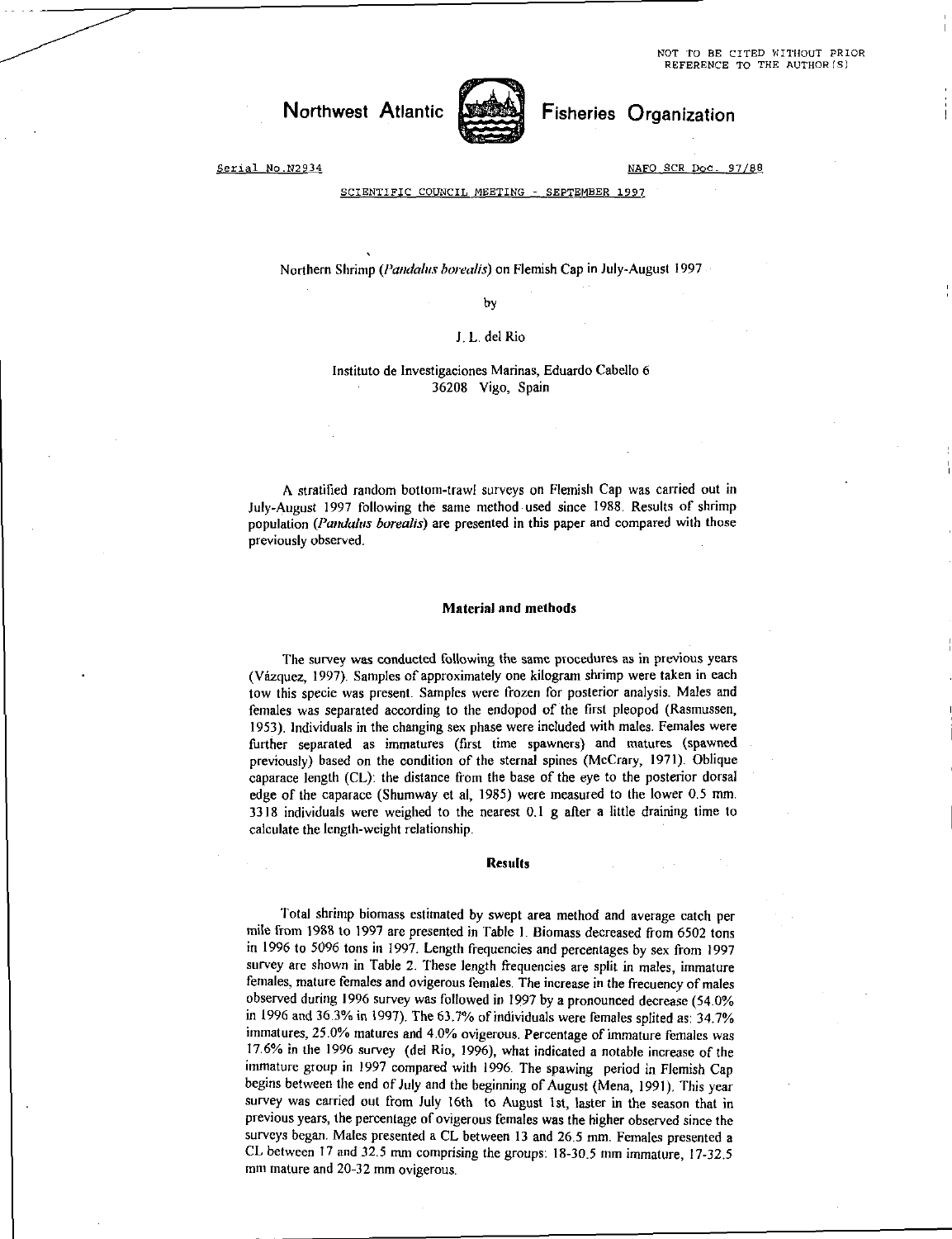Length frequencies by strata in 1997 (Table 3) indicate that the presence of shrimp is scarce in depths lower than 257 m (140 fathoms) or higher than 554 m (301 fathoms). The shrimp mainly occupy those strata *between* 257 and 554 m, as *in*  previous years. Minimum length observed was 13 mm CL in strata of depths lower than 360 m (200 fathoms), in those strata between 360 and 545 m (201-300 fathoms) it was 15.5 mm CL and in depths between 545 and 725 m (301-400 fathoms) it was 16 mm CL. This indicated that the minimum shrimp size increases with depth.

Total biomass estimated by strata in 1997 (Table 4) shows a distribution pattern similar to that observed in 1996 survey in most of strata, and a sharp decrease in strata 14 and 15 (201 - 300 fathoms). Shrimp length distribution on Flemish Cap 1988-1997 are provided in Figure 1. It is assumed that modal groups named with the same letter belong to the same year-class. The reduction of biomass from 1996 to 1997 was mainly due to a decrease of abundance of modal group named 1 (19 - 22 mm CL) in 1996. All individuals of this year-class were males in 1996, when the mode was 20.5 mm CL (del Rio, 1996).

Mean weight by length class of shrimp in years 1996 and 1997 were compared in Table 5; it was observed that shrimp weight decreases for all length-classes in 1997. The mean weight had increased in all length-classes from 1989 to 1992, in the period 1993-1996 the weigth only increases fot sizes greater than 27.5 mm CL (del Rio and Sainza, 1997).

Catch distribution in kg/tow in the survey are provided in Figure 2. Catches do never exceeded 8 kg/tow in central and slope portions of the bank as is previous surveys, but there is a large area of low catches in the North of Flemish Cap, wider than observed in previous year. Few catches were higher than 20 kg/tow.

#### References

- del Rio, J. L.- 1996. Northern Shrimp *(Panda/us borealis)* on Flemish Cap in July 1996. NAFO SCR Doc. 96/24, 10 pp.
- del Rio, 1. L. and Sainza, C.- 1997. Northern Shrimp *(Panda/us borealis)* Stock on Flemish Cap According to 1988-1996 surveys. NAFO SCR Doc. 97/ , 24 pp.
- McCrary, J. A.- 1971. Sternal spines as a characteristic for differentiating between females of some pandalidae. 1. Fish. Res. Bd. of Canada, 28: 98-100.
- Mena, I.- 1991. Northern prawn *(Panda/us borealis)* length distribution and fecundity in Flemish Cap. NAFO SCR Doc 91/29, 7 pp.
- Rasmussen, B.- 1953. On the geographical variation on growth and sexual development of the deep sea prawn *(Panda/us borealis,Kroyer).* Fish. Dir. Skr. Ser Hav Unders. 10 (3):pp 1-160.
- Shumway, S. E., H. C. Perkins, D. F. Schick and A. P. Stikney.- 1985. *Synopsis of*  biological data on the Pink Shrimp *(Pandalus borealis,* Kroyer 1838). NOAA Techn. Rep. NMFS 30. 57 pp.
- Vázquez, A.- 1997. Results from bottom trawl survey of Flemish Cap in July 1996. NAFO SCR Doc 97/28. 30 *pp.*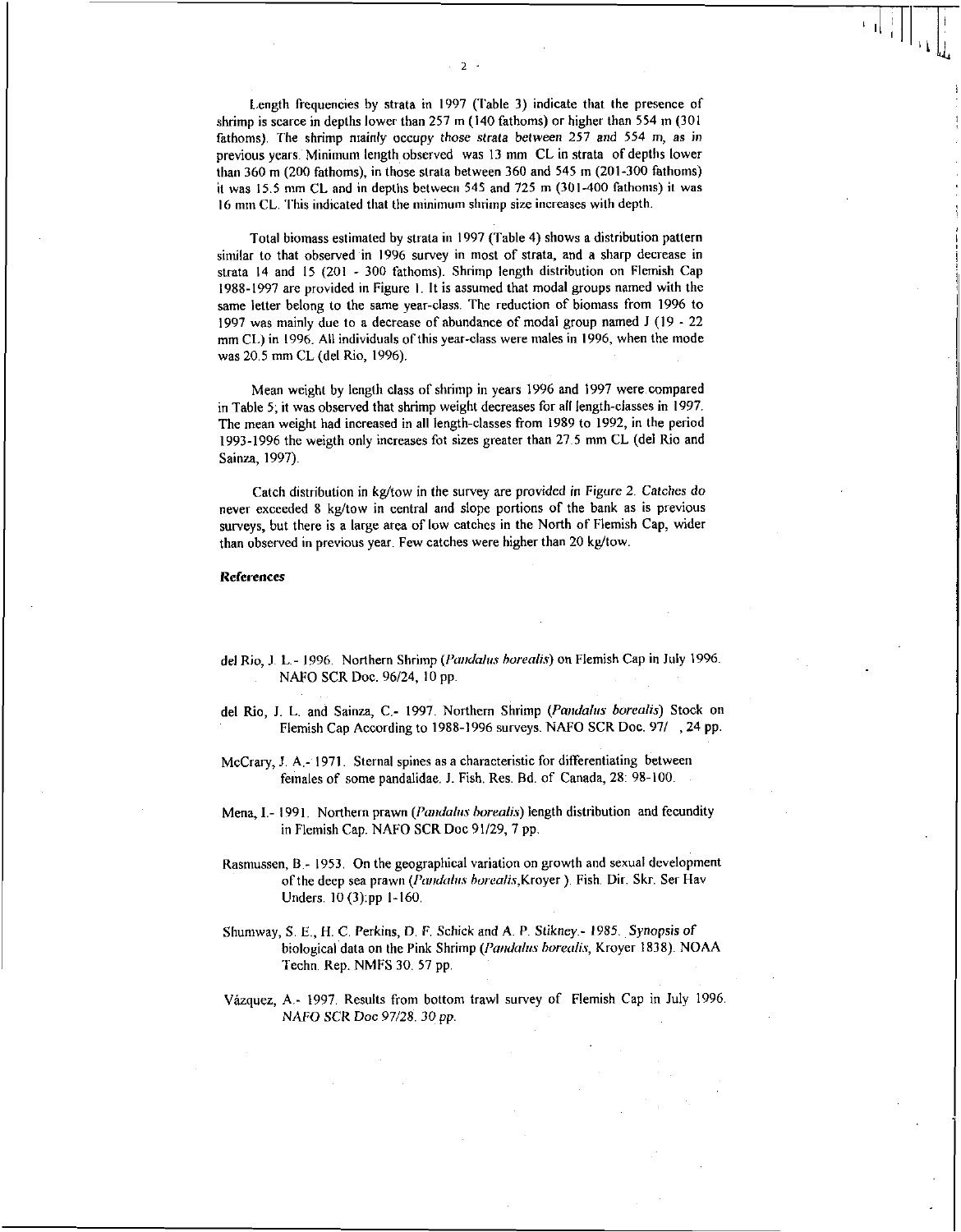| Year  | Biomass (t) | Average catch per mile (Kg)                                                                   |
|-------|-------------|-----------------------------------------------------------------------------------------------|
| 1988  | 2164        | a material and any complete statement of the complete material.<br>$1.54 + 0.28$<br>$\lambda$ |
| 1989  | 1923        | $1.37 + 0.24$                                                                                 |
| 1990  | 2139        | $1.53 \pm 0.21$                                                                               |
| 1991  | 8211        | $5.83 \pm 0.71$                                                                               |
| 1992  | 16531       | 11.75 $\pm$ 1.86                                                                              |
| 1993  | 9256        | $6.57 \pm 1.04$                                                                               |
| 1994* | 3337        | $2.37 \pm 0.35$                                                                               |
| 1995  | 5413        | $3.85 \pm 0.44$                                                                               |
| 1996  | 6502        | $4.62 \pm 0.34$                                                                               |
| 1997  | 5096        | $3.62 \pm 0.25$                                                                               |

 $\ddot{z}$ 

Table 1.- Total biomass estimated by swept area method and average catch per mile

cod-end mesh-size 40 mm

 $\ddot{\phantom{a}}$ 

- 3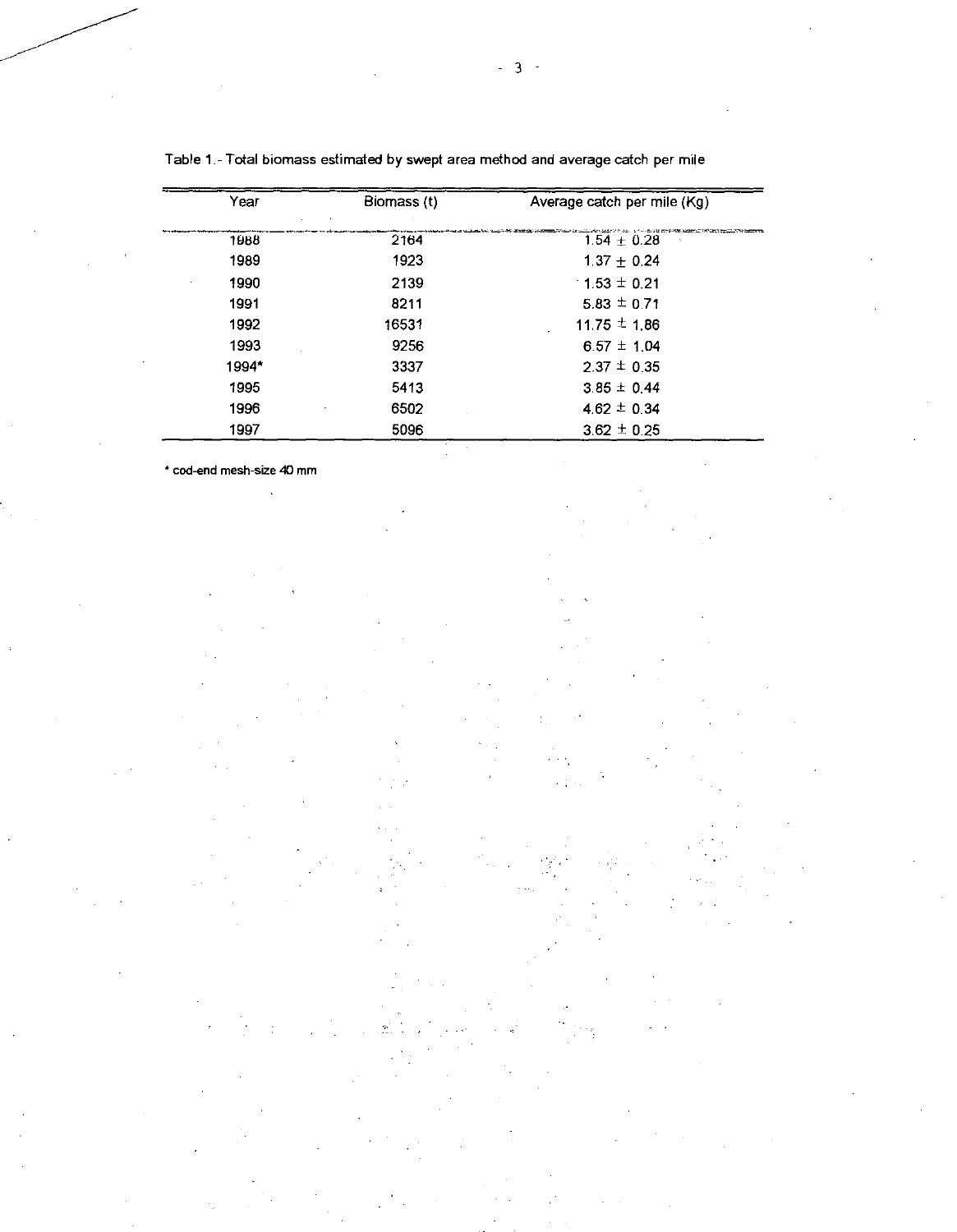| Length (mm) | <b>Males</b> | Immature | <b>Mature</b> | Ovigerous      |  |  |
|-------------|--------------|----------|---------------|----------------|--|--|
|             |              | Females  | Females       | Females        |  |  |
| 13.0        | 7            |          |               |                |  |  |
| 13.5        | 46           |          |               |                |  |  |
| 14.0        | 122          |          |               |                |  |  |
| 14.5        | 70           |          |               |                |  |  |
| 15.0        | 95           |          |               |                |  |  |
| 15.5        | 155          |          |               |                |  |  |
| 16.0        | 257          |          |               |                |  |  |
| 16.5        | 137          |          |               |                |  |  |
| 17.0        | 299          |          | 9             |                |  |  |
| 17.5        | 324          |          |               |                |  |  |
| 18.0        | 744          | 1        |               |                |  |  |
| 18.5        | 1192         | 1        |               |                |  |  |
| 19.0        | 2258         | 13       |               |                |  |  |
| 19.5        | 2201         | 25       | 1 :           |                |  |  |
| 20.0        | 2321         | 70       | 1             | 4              |  |  |
| 20.5        | 1523         | 63       | 23            | 19             |  |  |
| 21.0        | 1304         | 317      | 63            | $\overline{2}$ |  |  |
| 21.5        | 1080         | 355      | 113           | 38             |  |  |
| 22.0        | 1381         | 783      | 345           | 71             |  |  |
| 22.5        | 1520         | 896      | 259           | 81             |  |  |
| 23.0        | 2442         | 2225     | 778           | 173            |  |  |
| 23.5        | 1485         | 2070     | 736           | 237            |  |  |
| 24.0        | 1557         | 3152     | 1145          | 456            |  |  |
| 245         | 642          | 3233     | 1210          | 246            |  |  |
| 25.0        | 294          | 3026     | 1521          | $333 -$        |  |  |
| 25.5        | 117          | 2438.    | 1480          | 284            |  |  |
| 26.0        | 79           | 1949     | 1826          | 212            |  |  |
| 26.5        | 6            | 1049     | 1643          | 165            |  |  |
| 27.0        |              | 627      | 1624          | 136            |  |  |
| 27.5        |              | 165      | 806           | 33             |  |  |
| 28.0        |              | 133      | 984           | 58             |  |  |
| 28.5        |              |          | 433           | 10             |  |  |
| 29.0        |              | 40       | 484           | 20             |  |  |
| 29.5        |              |          | 212.          | 2              |  |  |
| 30.0        |              |          | 237           |                |  |  |
| 30.5        |              |          | 138           |                |  |  |
| 31.0        |              |          | 95            | 2              |  |  |
| 31.5        |              |          | 84            | 3              |  |  |
| 32.0        |              |          | 26            | 1              |  |  |
| 32.5        | 36.3%        | 34.7%    | 3<br>25.0%    | 4.0%           |  |  |

Table 2.- Length frequencies and percentages by sex

frequency x 10<sup>4</sup>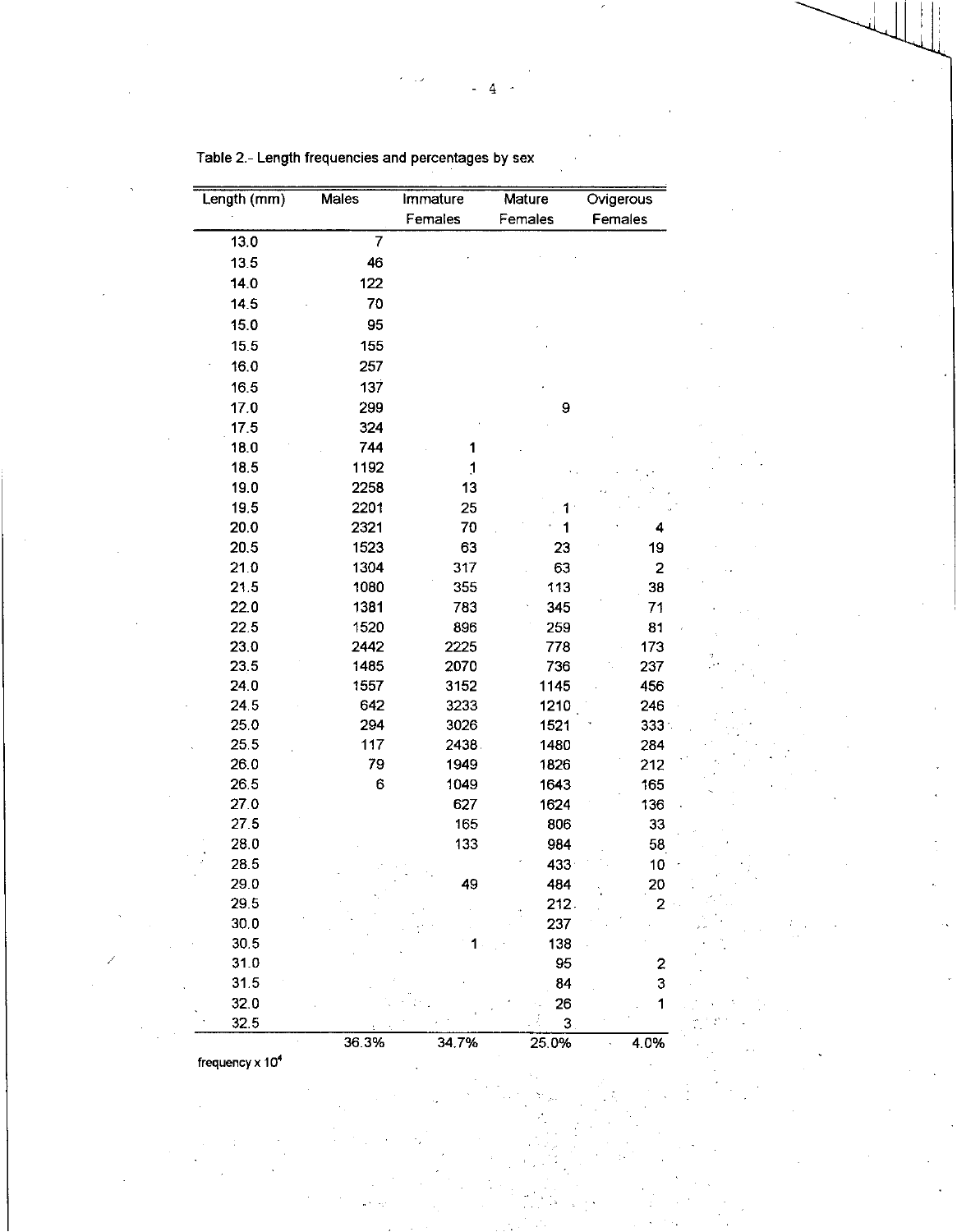| <b>STRATA</b> |                                                |     |     |                |                          |     |                         |     |      |     |                |                         |                |                |     |                |
|---------------|------------------------------------------------|-----|-----|----------------|--------------------------|-----|-------------------------|-----|------|-----|----------------|-------------------------|----------------|----------------|-----|----------------|
| Length        | 3                                              | 5   | 6   | $\overline{7}$ | 8                        | 9   | 10                      | 11  | 12   | 13  | 14             | 15                      | 16             | 18             | 19  | Total          |
| 13.0          |                                                |     |     | $\overline{7}$ |                          |     |                         |     |      |     |                |                         |                |                |     | $\overline{7}$ |
| 13.5          | 7                                              | 5   | 10  |                |                          |     | 4                       | 20  |      |     |                |                         |                |                |     | 46             |
| 14.0          | 7                                              | 11  | 11  | 54             |                          |     | 14                      | 25  |      |     |                |                         |                |                |     | 122            |
| 14.5          | $\overline{7}$                                 | 10  | 1   | 17             |                          |     | $\overline{\mathbf{2}}$ | 34  |      |     |                |                         |                |                |     | 70             |
| 15.0          |                                                | 16  | 1   | 19             | 9                        |     | 25                      | 25  |      |     |                |                         |                |                |     | 95             |
| 15.5          |                                                | 22  | 1   | 39             | 14                       | 13  | 43                      | 14  |      |     | 9              |                         |                |                |     | 155            |
| 16.0          | 13                                             | 15  | 3   | 85             | 22                       | 13  | 30                      | 55  |      | 11  |                | 5                       | 6              |                |     | 257            |
| 16.5          |                                                | 10  |     | 19             | $\overline{\phantom{a}}$ | 18  | 28                      | 36  |      | 18  |                |                         |                |                |     | 137            |
| 17.0          | $\overline{7}$                                 | 22  | 14  | 98             | 17                       | 11  | 35                      | 66  |      |     | 26             | 11                      | 1              |                |     | 308            |
| 17.5          |                                                | 14  | 16  | 103            | 5                        | 18  | 61                      | 73  | 13   | 18  |                | $\overline{\mathbf{c}}$ |                |                |     | 324            |
| 18.0          | 13                                             | 22  | 21  | 195            | 19                       | 18  | 106                     | 179 | 58   | 18  | 43             | 41                      | 11             |                |     | 745            |
| 18.5          | $\overline{7}$<br>$\mathcal{V}_{\mathbf{a}}$ . | 31  | 29  | 226            | 83                       | 55  | 220                     | 263 | 90   | 53  | 50             | 88                      |                |                |     | 1193           |
| 19.0          | 20                                             | .48 | 45  | 442            | 170                      | 78  | 441                     | 414 | 257  | 81  | 98             | 160                     | 18             |                |     | 2271           |
| 19.5          | 20                                             | 50  | 34  | 315            | 138                      | 108 | 414                     | 386 | 179  | 179 | 144            | 199                     | 34             | 1              | 24  | 2227           |
| 20.0          | 13                                             | 35  | 49  | 230            | 96                       | 84  | 462                     | 434 | 207  | 286 | 219            | 219                     | 59             | 3              |     | 2396           |
| 20.5          | 27                                             | 33  | 12  | 89             | 110                      | 71  | 341                     | 201 | 165  | 162 | 141            | 142                     | 42             | 1              | 92  | 1628           |
| 21.0          | 33                                             | 39  | 72  | 158            | 73                       | 111 | 376                     | 193 | 147  | 164 | 135            | 111                     | 20             | 1              | 54  | 1686           |
| 21.5          | 27                                             | 28  | 54  | 170            | 50                       | 167 | 348                     | 124 | 255  | 124 | 92             | 72                      | 27             | 1              | 47  | 1586           |
| 22.0          | 40                                             | 63  | 127 | 400            | 57                       | 141 | 394                     | 263 | 284  | 175 | 341            | 190                     | 37             | 2              | 65  | 2580           |
| 22.5          | 20                                             | 75  | 81  | 207            | 113                      | 184 | 578                     | 331 | 389  | 118 | 283            | 204                     | 75             | 4              | 96  | 2756           |
| 23.0          | 47                                             | 119 | 170 | 1041           | 246                      | 283 | 872                     | 608 | 774  | 259 | 351            | 380                     | 111            | 6              | 354 | 5618           |
| 23.5          | 14                                             | 97  | 139 | 721            | 250                      | 316 | 675                     | 657 | 641  | 212 | 281            | 191                     | 88             | 4              | 245 | 4528           |
| 24.0          | $\overline{7}$                                 | 83  | 145 | 1106           | 348                      | 410 | 929                     | 880 | 1199 | 315 | 222            | 218                     | 90             | 5              | 355 | 6310           |
| 24.5          | 14                                             | 74  | 195 | 1020           | 396                      | 265 | 829                     | 711 | 908  | 270 | 105            | 296                     | 53             | 6              | 197 | 5331           |
| 25.0          | 7                                              | 22  | 90  | 745            | 494                      | 275 | 619                     | 806 | 728  | 448 | 210            | 383                     | 110            | 3              | 233 | 5174           |
| 25.5          |                                                | 33  | 49  | 516            | 300                      | 205 | 439                     | 648 | 854  | 432 | 189            | 283                     | 97             | $\mathbf{z}$   | 275 | 4319           |
| 26.0          |                                                | 12  | 32  | 282            | 219                      | 292 | 461                     | 436 | 925  | 470 | 213            | 304                     | 128            | 9              | 285 | 4066           |
| 26.5          |                                                | 4   | 14  | 203            | 63                       | 162 | 292                     | 358 | 629  | 334 | 150            | 292                     | 81             | 5              | 274 | 2863           |
| 27.0          |                                                | 1   | 5   | 151            | 86                       | 117 | 254                     | 266 | 538  | 290 | 140            | 121                     | 94             | $\overline{7}$ | 316 | 2387           |
| 27.5          |                                                |     | 5   | 10             | 41                       | 38  | 119                     | 116 | 306  | 58  | 44             | 85                      | 54             | 6              | 121 | 1004           |
| 28.0          |                                                |     | 3   | 57             | 20                       | 74  | 142                     | 101 | 326  | 133 | 92             | 66                      | 36             | 4              | 118 | 1175           |
| 28.5          |                                                |     | 2   | 28             |                          | 31  | 48                      | 37  | 102  | 29  | 25             | 47                      | 24             | 3              | 67  | 443            |
| 29.0          |                                                |     | 3   | 13             | 18                       | 36  | 46                      | 76  | 110  | 47  | 42             | 56                      | 38             | $\mathbf 2$    | 67  | 553            |
| 29.5          |                                                |     | 1   |                |                          |     | 26                      | 23  | 39   | 11  | 22             | 5                       | 17             | $\mathbf{2}$   | 68  | 214            |
| 30,0          |                                                |     |     | 7              |                          | 6   | 35                      | 26  | 36   | 40  | 32             | 5                       | 31             |                | 20  | 237            |
| 30.5          |                                                |     | 1   | 3              |                          |     | 14                      | 26  | 32   | 22  | 16             | 3                       | 10             |                | 11  | 139            |
| 31.0          |                                                |     |     | 3              |                          |     | 14                      | 13  | 16   | 12  | 11             | 6                       | 6              |                | 17  | 97             |
| 31.5          |                                                |     |     |                |                          |     | 5                       | 14  | 42   |     | 14             |                         | 13             |                |     | 87             |
| 32.0          |                                                |     |     |                |                          | 6   |                         |     | 11   |     | $\overline{2}$ |                         | 6              |                | 3   | 27             |
| 32.5          |                                                |     |     |                |                          |     |                         |     |      |     |                |                         | $\overline{c}$ | 1              |     | $\mathbf 3$    |

Table 3.- Lenght frequencies by strata

frequency x 10<sup>4</sup>

- 5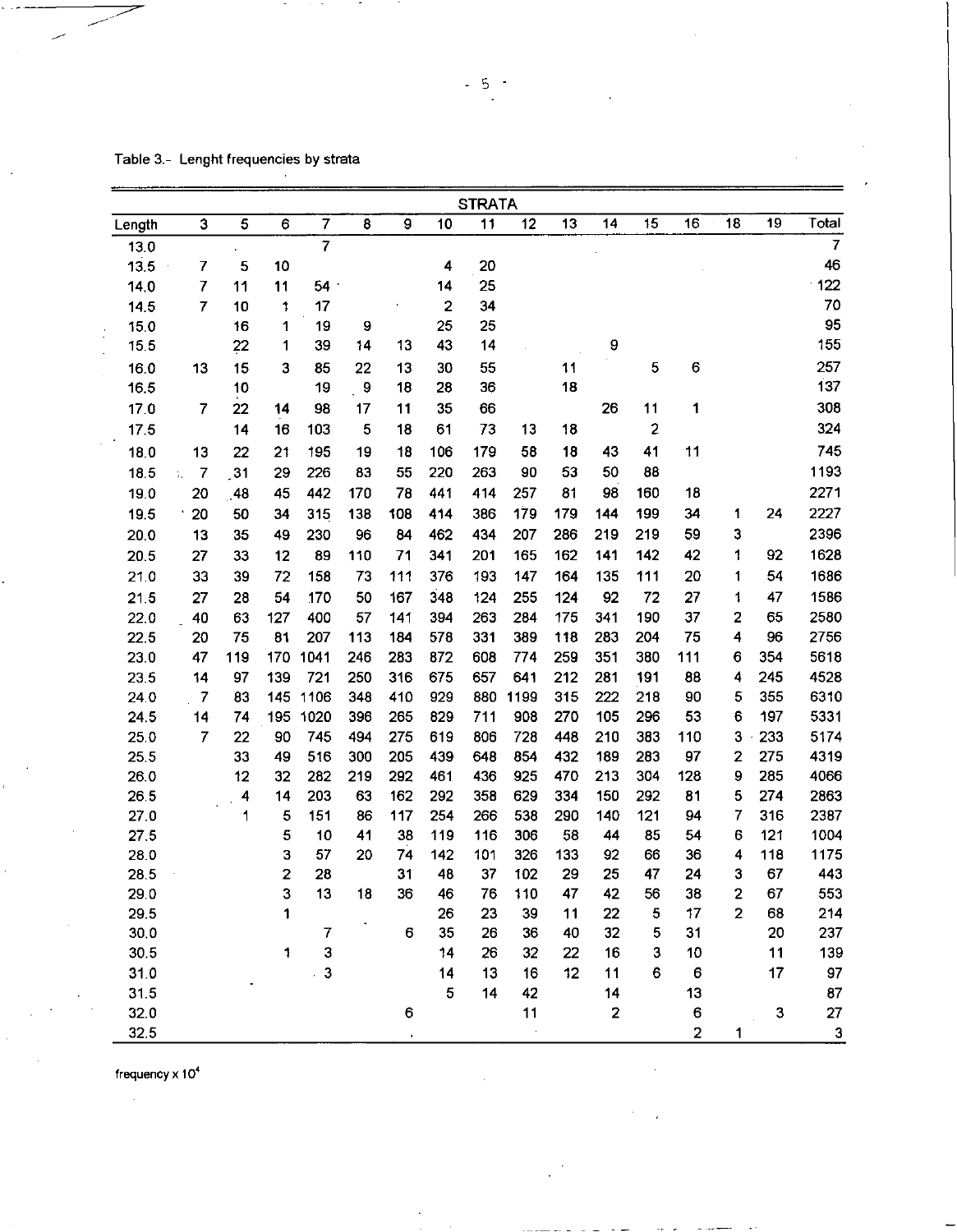| Stratum        | Depth<br>(fathoms) | 1988                    | 1989 | 1990           | 1991        | 1992        | .1993        | 1994.    | 1995         | 1996                  | 1997        |
|----------------|--------------------|-------------------------|------|----------------|-------------|-------------|--------------|----------|--------------|-----------------------|-------------|
|                | 70-80              | $\mathbf 0$             | 0    | 0              | $\mathbf 0$ | $\mathbf 0$ | $\mathbf{O}$ | $\Omega$ | o            | $\boldsymbol{\theta}$ | $\Omega$    |
| $\overline{c}$ | 81-100             | 0                       | 0    | 0              | 0           | 0           | 0            | 0        | 162          | 0                     | $\mathbf 0$ |
| 3              | 101-140            | 0                       | 0    | 0              | 5           | 0           | 1            | 0        | $\mathbf{2}$ | 86                    | 21          |
| 4              | 101-140            | 0                       | 0    | 0              | 0           | 0           | 0            | 0        | 0            | $\mathbf 0$           | 0           |
| 5              | 101-140            | $\pmb{0}$               | 0    | 0              | 4           | 8           | $\mathbf 0$  | 0        | 6            | 12                    | 57          |
| 6              | 101-140            | 0                       | 0    | $\overline{2}$ | 19          | 3           | 3            | 0        | 11           | 94                    | 111         |
| $\overline{7}$ | 141-200            | 18                      | 20   | 212            | 713         | 2134        | 1404         | 93       | 299          | 684                   | 637         |
| 8              | 141-200            | $\boldsymbol{9}$        | 51   | 46             | 158         | 1130        | 545          | 3        | 183          | 412                   | 269         |
| 9              | 141-200            | 57                      | 47   | 24             | 150         | 88          | 109          | 0        | 506          | 324                   | 287         |
| 10             | 141-200            | 115                     | 44   | 188            | 1499        | 2278        | 972          | 658      | 873          | 707                   | 706         |
| 11             | 141-200            | 89                      | 0    | 105            | 733         | 2714        | 794          | 358      | 452          | 699                   | 669         |
| 12             | 201-300            | 786                     | 582  | 313            | 1733        | 3329        | 1786         | 599      | 778          | 910                   | 871         |
| 13             | 201-300            | 64                      | 58   | 42             | 63          | 28          | 120          | 0        | 28           | 416                   | 394         |
| 14             | 201-300            | 255                     | 218  | 407            | 814         | 1640        | 1161         | 556      | 632          | 706                   | 286         |
| 15             | 201-300            | 404                     | 328  | 558            | 1485        | 2522        | 2029         | 916      | 1021         | 922                   | 332         |
| 16             | 301-400            | 308                     | 234  | 239            | 171         | 303         | 133          | 44       | 47           | 148                   | 121         |
| 17             | 301-400            | $\overline{\mathbf{2}}$ | 10   | 0              | 0           | 0           | 0            | 0        | 0            | 0                     |             |
| 18             | 301-400            | 0                       | 0    | 0              | 0           | 0           | 0.           | 0        |              | 30                    | 8           |
| 19             | 301-400            | 56                      | 331  | 4              | 663         | 354         | 163          | 111      | 412          | 351                   | 327         |
| Total:         |                    | 2164                    | 1923 | 2139           | 8211        | 16531       | 9256         | 3337     | 5413         | 6502                  | 5096        |

Table 4.- Total biomass estimated by strata (tons)

Table 5.- Mean weight and length class in year 1996 and 1997

| Length (mm)     | Mean weight (g) |      |  |  |  |  |
|-----------------|-----------------|------|--|--|--|--|
|                 | 1996            | 1997 |  |  |  |  |
| 10.0            | 06              | 0.5  |  |  |  |  |
| 12.5            | 1.1             | 1.1  |  |  |  |  |
| 15.0            | 2.0             | 1.9  |  |  |  |  |
| 17 <sub>5</sub> | $3.2 \cdot$     | 30   |  |  |  |  |
| 20.0            | $4.8$ .         | 4.5  |  |  |  |  |
| 22.5            | 69              | 64   |  |  |  |  |
| 25.0            | 9.5             | 8.8  |  |  |  |  |
| 27.5            | 12.7            | 11.7 |  |  |  |  |
| 30.0            | 16.6            | 15:3 |  |  |  |  |
| 32.5            | 21.2            | 19.5 |  |  |  |  |
| 35.0            | 26.6            | 24.4 |  |  |  |  |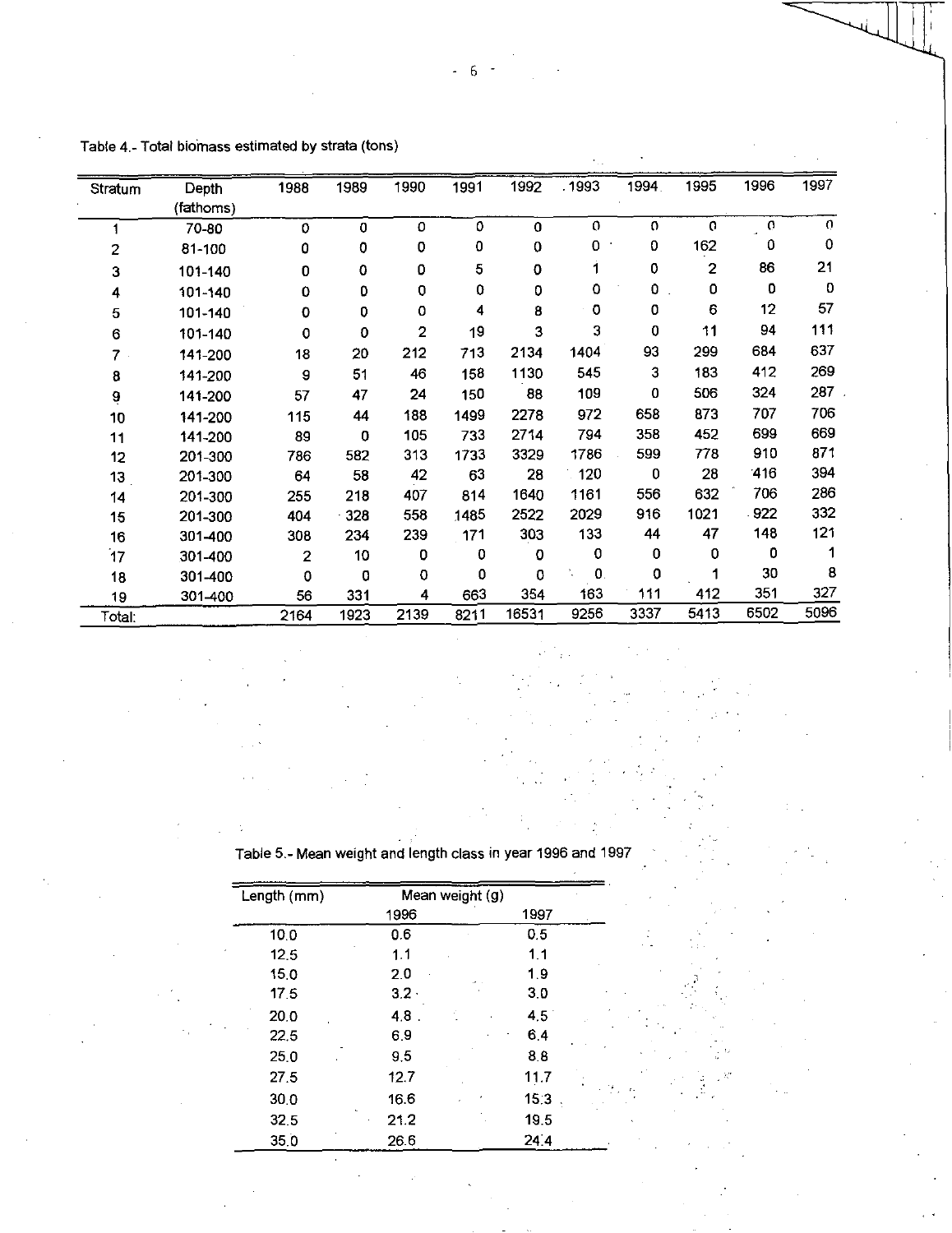